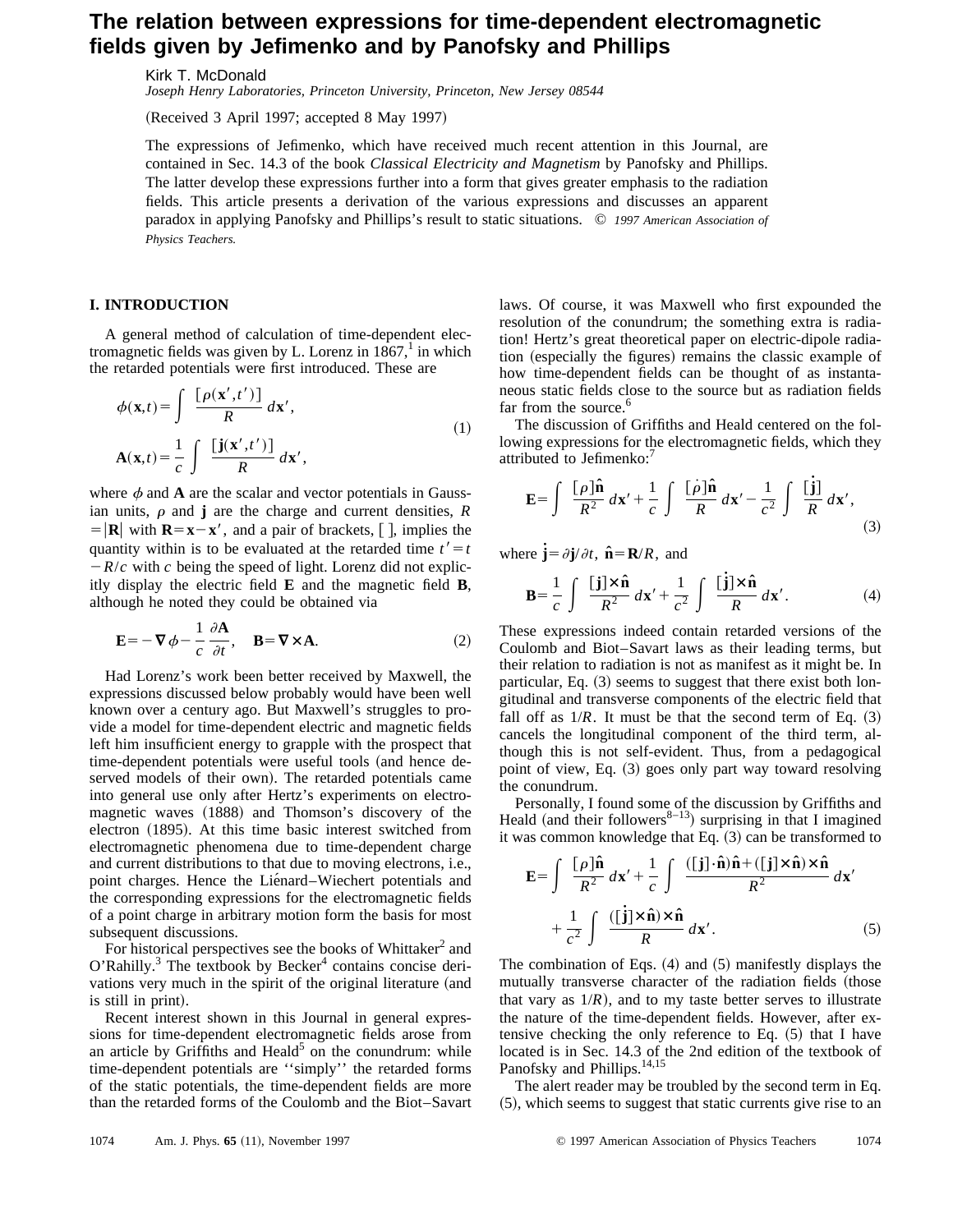electric field. One can verify by explicit calculation that this is not so for current in a straight wire or (more tediously) in a circular loop. Indeed, the second term in Eq.  $(5)$  vanishes whenever both  $\nabla \cdot \mathbf{j} = 0$  and  $\mathbf{j} = 0$  over the whole current distribution, i.e., in the static limit.

In the following section I give a direct derivation of Eq.  $(5)$  in possible contrast to that of Panofsky and Phillips who used Fourier transforms. Section III clarifies why the second term of Eq.  $(5)$  vanishes in the static limit.

## **II. DERIVATION OF THE ELECTRIC FIELD**

The starting point is, of course, Eq.  $(2)$  applied to Eq.  $(1)$ . The time derivative  $\partial/\partial t$  acts only on [j] because of the relation  $t' = t - R/c$ . Thus

$$
-\frac{1}{c}\frac{\partial \mathbf{A}}{\partial t} = -\frac{1}{c^2} \int \frac{\left[\mathbf{j}\right]}{R} d\mathbf{x}'.
$$
 (6)

Also,

$$
-\nabla \phi = -\int \nabla \left(\frac{[\rho]}{R}\right) d\mathbf{x}'
$$

$$
= -\int [\rho] \nabla \left(\frac{1}{R}\right) d\mathbf{x}' - \int \frac{\nabla [\rho]}{R} d\mathbf{x}'. \qquad (7)
$$

But

$$
\nabla \left( \frac{1}{R} \right) = -\frac{\hat{\mathbf{n}}}{R^2},
$$
\n
$$
\nabla[\rho] = \nabla \rho(\mathbf{x}', t - R/c) = [\dot{\rho}] \left( -\frac{\nabla R}{c} \right) = -\frac{[\dot{\rho}]\hat{\mathbf{n}}}{c}.
$$
\n(8)

Equations  $(6)$ – $(8)$  combine to give Eq.  $(3)$ .

It is now desired to transform the second term of Eq.  $(3)$ , and the continuity equation,

$$
\nabla \cdot \mathbf{j} = -\dot{\rho},\tag{9}
$$

suggests itself for this purpose. Some care is needed to apply this at the retarded coordinates **x**<sup> $\prime$ </sup> and  $t' = t - R/c$  because of the implicit dependence of the current density on **x**<sup> $\prime$ </sup> through *R*. Introducing  $\nabla' = \partial/\partial x'$ , then

$$
\nabla' \cdot [\mathbf{j}] = [\nabla' \cdot \mathbf{j}] + [\mathbf{j}] \cdot \left( -\frac{\nabla' R}{c} \right) = -[\rho] + \frac{[\mathbf{j}] \cdot \hat{\mathbf{n}}}{c}. \quad (10)
$$

Thus

$$
\frac{1}{c} \int \frac{[\dot{\rho}]\hat{\mathbf{n}}}{R} d\mathbf{x}' = -\frac{1}{c} \int \frac{(\nabla' \cdot [\mathbf{j}])\hat{\mathbf{n}}}{R} d\mathbf{x}'
$$

$$
+ \frac{1}{c^2} \int \frac{([\mathbf{j}] \cdot \hat{\mathbf{n}})\hat{\mathbf{n}}}{R} d\mathbf{x}'. \qquad (11)
$$

If the first term on the right-hand side of Eq.  $(11)$  actually varies as  $1/R^2$ , then the radiation field within Eq. (3) will have the form given in Eq.  $(5)$ , since the last term in Eq.  $(11)$ is the negative of the longitudinal component of the last term in Eq.  $(3)$ .

The integral involving  $\nabla' \cdot [j]$  can be transformed further by examining the components of the integrand:

$$
\frac{(\nabla' \cdot [\mathbf{j}])\hat{\mathbf{n}}_i}{R} = \frac{\partial [\mathbf{j}]_j}{\partial x'_j} \frac{R_i}{R^2} = \frac{\partial}{\partial x'_j} \left( \frac{[\mathbf{j}]_j R_i}{R^2} \right) - [\mathbf{j}]_j \frac{\partial}{\partial x'_j} \left( \frac{R_i}{R^2} \right)
$$

$$
= \frac{\partial}{\partial x'_j} \left( \frac{[\mathbf{j}]_j R_i}{R^2} \right) + \frac{[\mathbf{j}]_i - 2([\mathbf{j}] \cdot \hat{\mathbf{n}}) \hat{\mathbf{n}}_i}{R^2}, \qquad (12)
$$

where summation is implied over index *j*. The volume integral of the first term becomes a surface integral with the aid of Gauss's theorem, and hence vanishes assuming the currents are contained within a bounded volume:

$$
\int_{V} \frac{\partial}{\partial x'_{j}} \left( \frac{[\mathbf{j}]_{j} R_{i}}{R^{2}} \right) d\mathbf{x}' = \int_{S} d\mathbf{S}' \cdot \left( \frac{[\mathbf{j}] R_{i}}{R^{2}} \right) = 0. \tag{13}
$$

The remaining term can be summarized as

$$
-\frac{1}{c} \int \frac{(\nabla' \cdot [\mathbf{j}])\hat{\mathbf{n}}}{R} d\mathbf{x}' = \frac{1}{c} \int \frac{2([\mathbf{j}] \cdot \hat{\mathbf{n}})\hat{\mathbf{n}} - [\mathbf{j}]}{R^2} d\mathbf{x}'
$$

$$
= \frac{1}{c} \int \frac{([\mathbf{j}] \cdot \hat{\mathbf{n}})\hat{\mathbf{n}} + ([\mathbf{j}] \times \hat{\mathbf{n}}) \times \hat{\mathbf{n}}}{R^2} d\mathbf{x}'.
$$
(14)

Finally, Eqs.  $(3)$ ,  $(11)$ , and  $(14)$  combine to yield Eq.  $(5)$ .

## **III. THE STATIC LIMIT**

To ascertain the behavior of the second term of Eq.  $(5)$  in the static limit, refer to Eq.  $(14)$ , which indicates its relation to  $\nabla$ ' $\cdot$ [**j**]. The latter is expanded in Eq. (10), and accordingly vanishes if both  $\nabla \cdot \mathbf{j} = 0$  and  $\dot{\mathbf{j}} = 0$ . Since  $\nabla \cdot \mathbf{j} = -\dot{\rho}$ , the second term of Eq.  $(5)$  vanishes in the static limit (i.e., when both  $\dot{\rho}$  and  $\dot{\mathbf{j}}$  vanish), as claimed in Sec. I.

It remains that expression  $(5)$  may be more cumbersome than expression  $(3)$  for explicit calculation of the electric field in time-dependent situations where radiation is not the dominant concern. This point has been illustrated in the calculation of the fields of a moving charge<sup>5,8</sup> and related examples.<sup>10,11,16–18</sup> In another article<sup>19</sup> I discuss how Eqs. (3) and  $(4)$  can be used to clarify a subtle issue regarding the fields outside an infinite solenoid with a time-dependent current.

<sup>1</sup>L. Lorenz, "On the Identity of the Vibrations of Light with Electrical Currents," Philos. Mag. 34, 287-301 (1867).

 ${}^{2}E$ . Whittaker, *A History of the Theories of Aether and Electricity* (Dover, New York, 1989), Vol. I, p. 267 ff.

<sup>3</sup>A. O'Rahilly, *Electromagnetics* (Longmans, Green and Co, New York, 1938), chap. VI.

<sup>4</sup>R. Becker, *Electromagnetic Fields and Interactions* (Dover, New York, 1982), Chap. DIII.

5 D. J. Griffiths and M. A. Heald, ''Time-Dependent Generalizations of the Biot–Savart and Coulomb Laws," Am. J. Phys.  $59$ ,  $111-117$  (1991).

<sup>6</sup>H. Hertz, "The Forces of Electric Oscillations Treated According to Maxwell's Theory,'' first available in English in Nature **39**, 402–404, 450–452 (1889); reprinted in H. Hertz, *Electric Waves* (Dover, New York, 1962), Chap. IX. (This book contains a very interesting historical preface by Lord Kelvin.)

<sup>7</sup>O. D. Jefimenko, *Electricity and Magnetism* (Appleton-Century-Crofts, New York, 1966); 2nd ed. (Electret Scientific, P.O. Box 4132, Star City, WV 26505, 1989).

<sup>8</sup>T.-C. Ton, "On the Time-Dependent, Generalized Coulomb and Biot-Savart Laws," Am. J. Phys. 59, 520-528 (1991).

10J. A. Heras, ''Jefimenko's Formulas with Magnetic Monopoles and the Lie´nard–Wiechert Fields of a Dual-Charged Particle,'' Am. J. Phys. **62**,  $525 - 531$   $(1994)$ .

<sup>&</sup>lt;sup>9</sup>O. D. Jefimenko, "Solutions of Maxwell's Equations for Electric and Magnetic Fields in Arbitrary Media," Am. J. Phys. 60, 899-902 (1992).